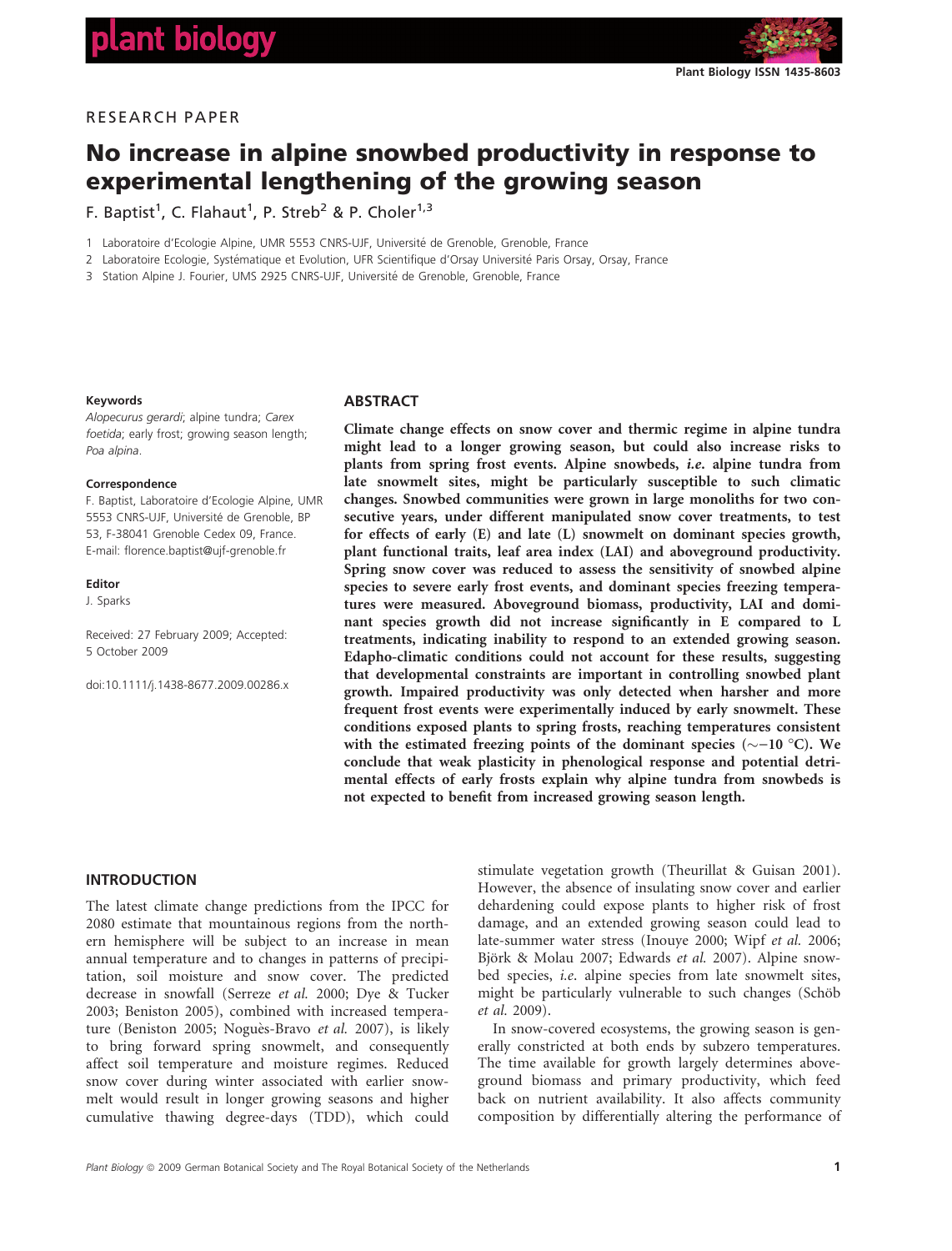species with different growth and reproductive strategies (Molau 1993; Galen & Stanton 1993). A large number of studies have experimentally addressed the effects of warming (Jones et al. 1997; Molau 1997; Stenström & Jónsdóttir 1997; Stenström et al. 1997; Welker et al. 1997; Price & Waser 2000; Starr et al. 2000; de Valpine & Harte 2001; Dunne et al. 2003; Saavedra et al. 2003) and early or delayed snowmelt (Scott & Rouse 1995; Dorrepaal et al. 2003; Dunne et al. 2003; Saavedra et al. 2003; Wahren et al. 2005) on plant growth and phenology of particular arctic and alpine species. Some of these studies have found that plants flower earlier in response to a longer growing season and higher cumulative TDD (but see Molau et al. 2005). However, these studies only considered snowmelt gradients in natura or performed experiments with artificial warming, leading to an increase in air temperature at snowmelt. Furthermore, only a few studies have addressed the effects of shallower snowpack and reduced snowcover duration on aboveground biomass or productivity of snowbed tundra in temperate alpine ecosystems (Starr et al. 2000; Wipf et al. 2006, 2009). How changes in growing season length impact plant productivity remains largely unknown, although this knowledge is crucial for predicting the consequences of global climate change on species distribution and carbon balance of snow-covered ecosystems.

The first aim of this study was to examine the effects of a reduced snowcover period on the phenology and growth of snowbed alpine species by experimentally manipulating winter snow cover duration. We compared the effects of an early (E) and a late (L) snowmelt on aboveground biomass, integrated productivity and leaf area index (LAI) of snowbed communities. Changes in plant functional trait values and growth phenology of the dominant species were also investigated. The plant functional traits measured were specific leaf area (SLA), leaf dry matter content (LDMC) and leaf nitrogen content (LNC), as these are related to carbon fixation and productivity (Garnier et al. 2004; Quétier et al. 2007). Because a shortened snow cover period means a higher risk of early frosts, we further assessed sensitivity of the snowbed community to harsher and more frequent frost events. For this purpose, we experimentally forced the system by strongly limiting snow cover very early in spring, and measured freezing temperature and frost tolerance of the three dominant species of the snowbed community.

# MATERIALS AND METHODS

#### Study site and species

The investigated snowbed communities were dominated by graminoids: Carex foetida (Cyperaceae), Alopecurus gerardi (Poaceae) and Poa alpina (Poaceae). C. foetida and A. gerardi can be considered snowbed specialists in temperate alpine tundra, whereas P. alpina is a generalist species. These plant communities correspond to one of the four main types of snowbed community in the southwest Alps and Apennines (Tomaselli 1991). Soils are generally deep (>1 m) and enriched with clay; organic matter content of the soil is  $8 \pm 0.3\%$  in the top 20 cm. Despite the shortened growing season, aboveground primary productivity is high (Choler 2005; Baptist & Choler 2008; see also Fig. S1 in the Supporting information section).

On 27 September 2005, 15 monoliths (25-cm deep and  $45 \times 35$  cm surface) were randomly selected and then excavated from a large snowbed situated near the Agnel Pass in the southwest French Alps (2744 m asl). The mean snowmelt time of this site is early June (Choler, personal observations). Monoliths were transferred into plastic pots with drainage and transported to the (outdoor) experimental garden of the Station Alpine J. Fourier, an alpine field research station at the Lautaret Pass  $(2100 \text{ m asl}, 45^{\circ}7^{\prime}\text{N}, 6^{\circ}5^{\prime}\text{E})$ . Because we excavated whole monoliths without disrupting root systems, we believe that any disturbance effect was minimal. Relative abundance of C. foetida accounted for more than 50%, A. gerardi 31%, other graminoids 3% and forbs 14% (see Table 1).

## Experimental design and treatments

At the end of September 2005, at the alpine field station, the five monoliths were randomly allocated to each of the following three treatments: (i) a limited winter snowpack, where monoliths were disposed on the summit of a hillock (inconsistent snow cover treatment, I); (ii) a winter snow-covered but early snowmelt treatment (early snow cover treatment, E); and (iii) a delayed snowmelt treatment, where 1–2 m of snow were added to monoliths, and these were placed in the shade to delay snowmelt (late snow cover treatment, L). All sets of monoliths were 5–10 m away from each other and were buried in the soil. First snowfalls occurred on the 1 December 2005. In order to avoid microsite effects during the growing season (from snowmelt to the end of October), all the monoliths were transferred to a common location in the common garden of the alpine research station and again buried in

Table 1. Relative abundance (%) of Carex foetida, Alopecurus gerardi and two functional groups reported as 'Other graminoids' and 'Forbs' in 2006 and 2007 in response to snow treatments. In 2007, the group 'Other graminoids' was mainly represented by P. alpina. Values are mean ± standard error (SE). See text for statistical details.

| species/groups   |      | late   | early    | inconsistent |
|------------------|------|--------|----------|--------------|
| C. foetida       | 2006 | 53(5)  | 57(4)    | 55(3)        |
|                  | 2007 | 39(7)  | 50 $(4)$ | 46(5)        |
| A. gerardi       | 2006 | 31(7)  | 29(4)    | 27(4)        |
|                  | 2007 | 33(7)  | 28(2)    | 19(5)        |
| Other graminoids | 2006 | 3(1)   | 7(2)     | 4(3)         |
|                  | 2007 | 14(1)  | 20(5)    | 24(5)        |
| Forbs            | 2006 | 14 (5) | 6(5)     | 11(4)        |
|                  | 2007 | 14(4)  | 3(2)     | 10(5)        |
|                  |      |        |          |              |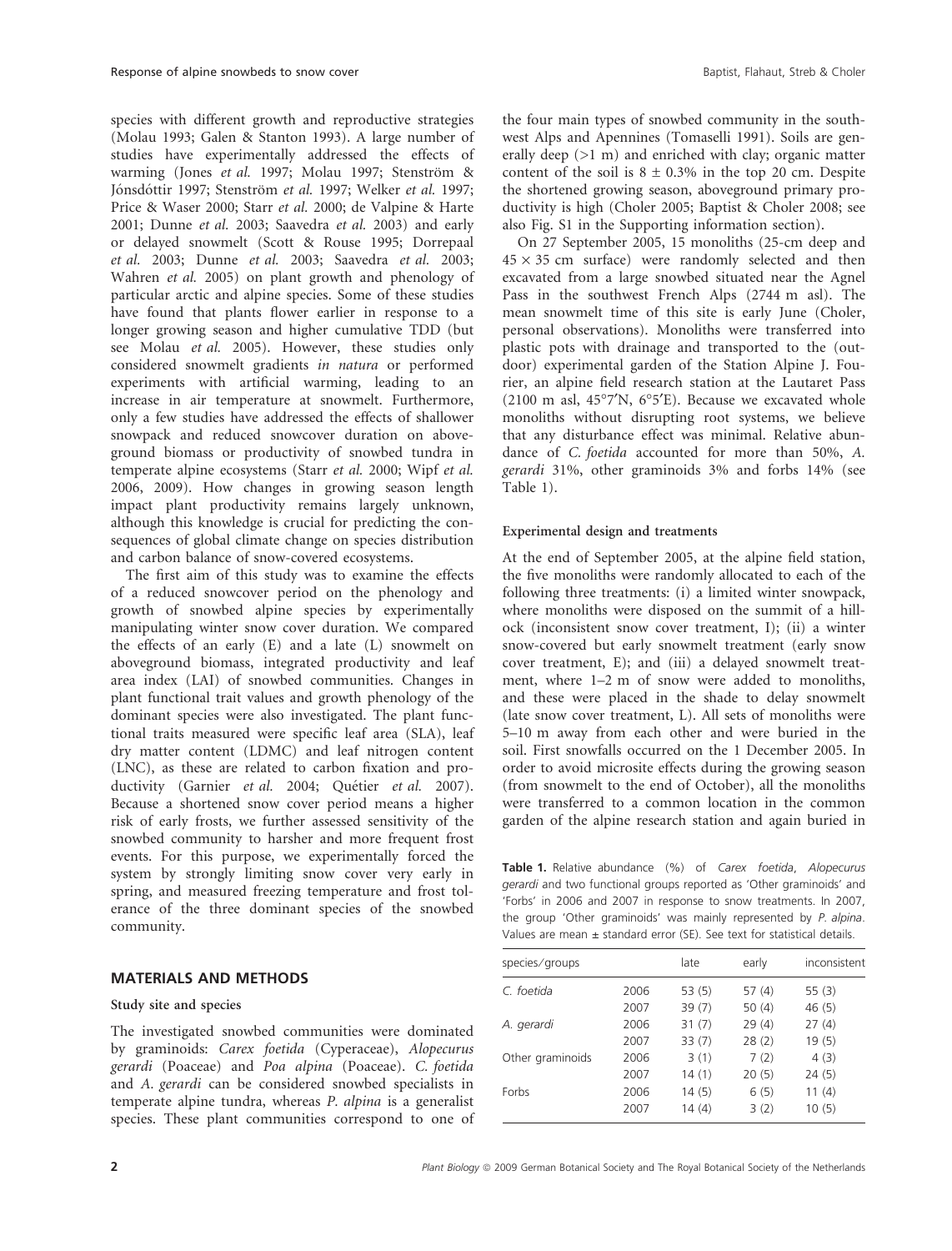the soil. The same snow cover treatments were repeated during the winter 2006–2007.

Treatment L resulted in a snowmelt time as close as possible to that of the native site. After 1 and 2 years of the experiment, the physiognomy and floristic composition of all monoliths remained very comparable to native snowbed communities. In addition, integrated primary productivity in all monoliths was very similar to measurements made in the field. These factors strongly minimise the risk that observed responses are just experimental artifacts.

#### Edapho-climatic recordings

Hourly soil temperature was recorded during the 2005– 2006 and 2006–2007 winters for each snow treatment using Hobo probes (Onset Computer Corp., Bourne, MA, USA) buried 5 cm below the ground. Consistent day temperatures close to 0  $^{\circ}$ C (usually between -1 and 1  $^{\circ}$ C) were considered indicative of persistent snow cover. In the E and L treatments, the start of the growing season was considered as the last day of persistent snow cover, which correlates with a marked amplitude in daily course of soil temperature and a daily maximum temperature above 0  $\mathrm{^{\circ}C}.$  In the I treatment, the start of the growing season was only referred to the daily thermal amplitude of the soil and maximal diurnal soil temperature above 0 °C. Cumulative thawing degree-day (TDD) was calculated as the sum of daily mean temperatures above 0  $^{\circ}\mathrm{C}$ from the start of the growing season. To compare snowmelt dates and climatic conditions in the field and in the common garden, we recorded soil temperature at four snowbeds in the Combe Roche Noire valley (2550 m asl) and close to the Galibier Pass (2600 m asl) from 2004 to 2007. In spring and early summer, the number of days when minimum air temperature was below  $0 °C$  or -5 °C was calculated from hourly air temperature recordings at the Station Alpine J. Fourier from 2004 to 2007. An adiabatic gradient of 0.5  $^{\circ} \mathrm{C}$  per 100-m elevation was used to take into account differences in elevation between the recording site and the alpine snowbed location (mean elevation 2600 m asl). Gravimetric soil water content was measured in each monolith at peak standing biomass in July 2006 and 2007. Simultaneously, we measured volumetric soil moisture using time domain reflectometry (TDR probes, mini TRASE system 1, Soil Moisture Equipment Corp., Santa Barbara, CA, USA) every 1 to 4 weeks in each monolith at the beginning of the growing season in 2007 (see Fig S2 in the Supporting information section). Finally, we used PAR light sensors located in the common garden to estimate cumulative mean global radiation.

At peak standing biomass during the 2006 and 2007 growing seasons, three soil cores (1-cm diameter) were extracted from each monolith and pooled for analysis of total inorganic nitrogen content. Nitrogen was extracted from fresh soil samples  $(\sim 10 \text{ g})$  with 2 M KCl after sieving at 2 mm. Soil extracts were analysed for ammonium

 $(NH_4^+)$  and nitrate/nitrite  $(NO_3^-/NO_2^-)$  content using an FS-IV autoanalyser (OI-Analytical, College Station, TX,  $USA$ ).

#### Plant responses

Species abundance, biomass and plant functional traits were recorded at peak standing biomass on 15 July 2006 and on 3 July 2007. The mean cover of plants was estimated using two line transects per monolith, with a plant contact recorded every 2 cm for a total of 50 points per monolith. The mean cover of a species corresponded to the area of ground covered by the vertical projection of its green aerial parts. In each monolith, total standing biomass was collected in a randomly located square plot of  $5 \times 5$  cm. Integrated productivity was determined by dividing peak standing biomass (dried at 60  $\degree$ C for 48 h) by cumulative TDD between snowmelt and peak biomass. This estimate corresponds to seasonally averaged aboveground productivity. LAI was determined by measuring total projected area of green leaves with a leaf area meter (WinDIAS, Delta-T Device Ltd., Cambridge, UK).

Species selected for trait measurement were C. foetida, A. gerardi and P. alpina (the last species only measured in 2007). They accounted for more than 70% of the maximum standing live biomass of the community. Specific leaf area (SLA), leaf dry matter content (LDMC) and leaf nitrogen content (LNC) were measured following standard protocols (Cornelissen et al. 2003) on cohort 2 in the case of C. foetida (see below) and on mature, fully expanded leaves in the case of A. gerardi and P. alpina. Briefly, three sets of leaves were collected in each monolith and maintained in moist paper. After rehydration for 6 h, they were weighed and total surface measured using a leaf area meter (Gatehouse Scientific Instruments Ltd., Norfolk, UK), dried for 48 h at 60  $^{\circ}$ C and weighed for dry mass. Leaves were ground and analysed for carbon and nitrogen using a CHN analyser (Thermo Electron Corp., Madison, USA).

## Diachronic study of C. foetida growth

We monitored leaf elongation of the dominant sedge C. foetida, during the 2006 and 2007 growing seasons, from snowmelt until senescence, on three randomly marked tillers per monolith. We considered this measurement as an adequate surrogate of leaf growth, as leaf width was strongly correlated to leaf length (F. Baptist, personal observation). Tillers are monocarpic, and leaves senesce rapidly if an inflorescence is produced. However, it was impossible to distinguish vegetative and flowering tillers at snowmelt, and reproductive tillers were excluded a posteriori. We measured green and total leaf length from the oldest to the youngest leaf every 2–4 weeks. The difference due to senescing tips increased over the growing season (see Shaver & Laundre 1997 for a precise description of the internal dynamic of leaf growth in the genus Carex). The species produced on average nine–11 leaves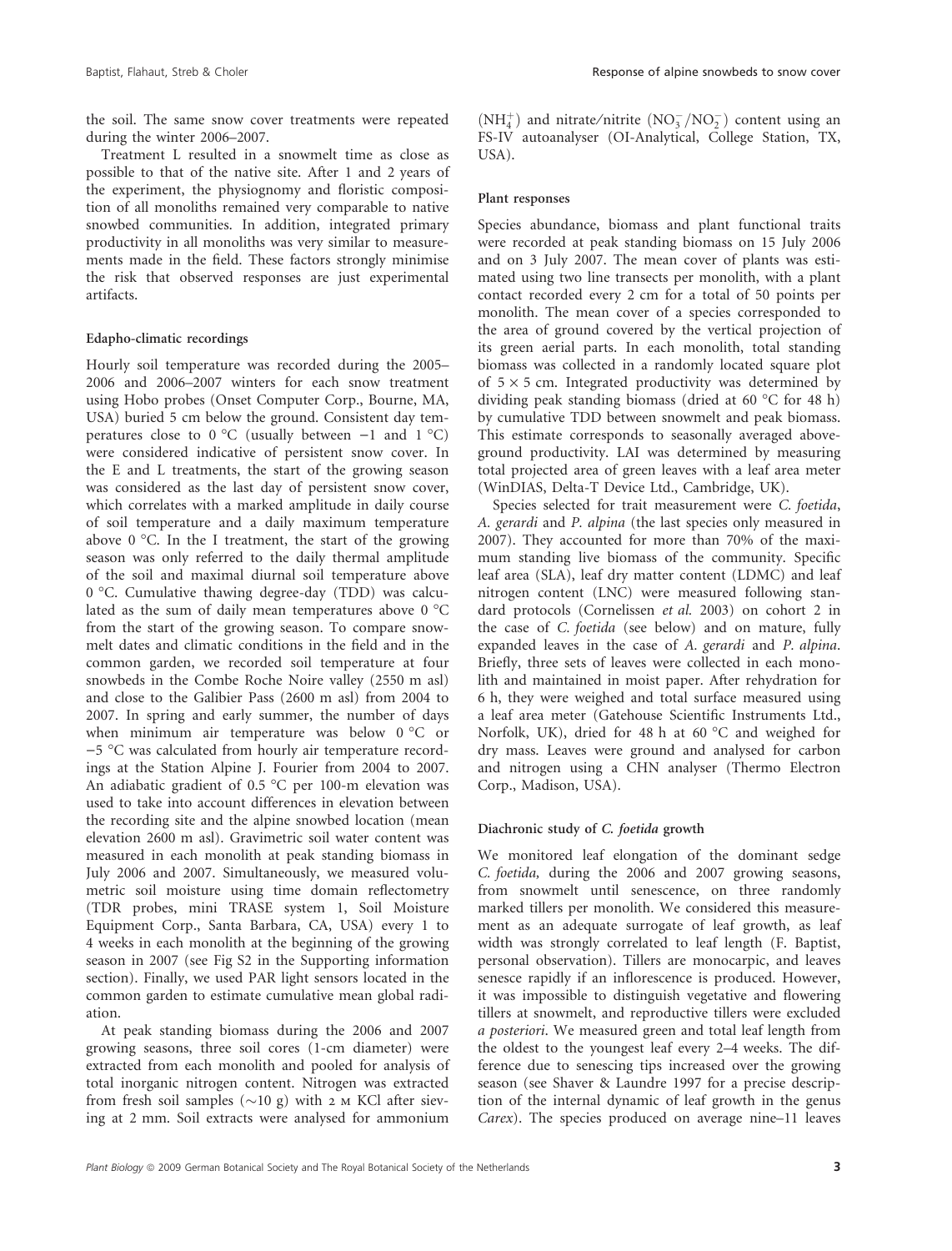per year from the basal meristems. We pooled leaves into three cohorts (three leaves per cohort). Cohort 1 corresponded to leaves that were initiated in the previous summer and displayed weak growth at the beginning of the growing season (senescent fraction >50%); leaves in cohort 2 were initiated at snowmelt; and leaves in cohort 3 were initiated later in the growing season. To adequately compare treatments, we expressed growth as a function of cumulative TDD and as a function of the number of elapsed days after snowmelt.

## Freezing point and frost tolerance

In June 2007, just after snowmelt, three vegetation cores were collected in snowbeds near the Galibier Pass (2650 m asl). During the following 2 days, freezing temperatures of C. foetida, A. gerardi and P. alpina leaves were measured  $(n = 3$  for A. gerardi and 4 each for C. foetida and P. alpina). Two thermocouples (0.5-mm and 1.0-mm diameter for leaf and air temperature, respectively) were connected to a CR800X Campbell data logger (Campbell Scientific Inc., Logan, UT, USA), recording every 5 s. Maximum, minimum and mean temperatures were recorded every 2 min. Freshly cut leaves were placed in contact with the leaf thermocouple in a closed metal chamber cooled with antifreeze. The temperature inside the chamber was decreased progressively, using a programmed water bath, at a rate of  $1 \degree C$  every 5 min to a final leaf temperature of  $-15$  °C and then increased up to 25 °C. Late treatments were carried out with temperatures declining at 2  $^{\circ}$ C·h<sup>-1</sup>. At their freezing point, leaf temperatures increased due to heat emission, which was detected by the first thermocouple (Ball et al. 2002). Parallel measurements of fluorescence also indicated freezing temperatures, through a strong increase in minimal fluorescence  $F_0$  (Neuner & Pramsohler 2006). To confirm freezing-induced damage, the integrity of leaf cells was assayed, directly before and after determining the freezing temperature, as the percentage change in conductivity following the incubation of leaves in deionised water at room temperature for 24 h, before and after breakage of cells by boiling (10 min) (Webb et al. 1996).

#### Statistical analysis

Repeated-measures analysis of variance (rmanova) was carried out to compare overall differences caused by the snow treatments (between-subject effects) and the interaction between treatments and time (within-subject effects) on aboveground biomass, integrated productivity, LAI and leaf traits. A one-way anova was used to test for the effects of snow treatments on P. alpina leaf functional traits (measured only in 2007). In all cases, individual monoliths were treated as replicates, and tiller-based variables were analysed after averaging per monolith. Similarly, differences in the seasonal growth of C. foetida leaves between snow treatments were compared only at maximal growth using a rmanova. The variable analysed

was mean green leaf length (i.e. length of only the green part of the leaf) of each cohort averaged over the three tillers selected in each monolith. Freezing temperatures and integrity of cells were analysed using the nonparametric Kruskall–Wallis test. All statistical analyses were performed with the Jump software (SAS Institute Inc, Cary, NC, USA).

## **RESULTS**

In the common garden, the L (late snow cover treatment) monoliths experienced a slightly shorter winter than in the field. In the corresponding alpine snowbeds (between 2500 and 2700 m asl), snowmelt occurred in mid-June (see Table S1 for snowmelt dates in the field from 2004 to 2007) compared to 8 June 2006 and 15 May 2007 in the common garden (Table 2). Cumulative TDD reached on average 1200 in the field compared to more than 2000 in the common garden. However, at peak standing biomass, cumulative TDD between the L treatment and the field did not differ, and was approximately 600 cumulative TDD (see Baptist & Choler 2008). The number of days when the minimal daily air temperature was below 0 °C was still between 3 and 8 days during the first 10 days of June (Fig. 1). Daily minima below  $-5$  °C were also frequent at the end of May and at the beginning of June, corresponding to snowmelting dates of those years with a particularly warm spring, or reduced winter snowpack (e.g. in 2006 and 2007, Fig. 1 and Table S1).

#### Effects of snow treatments on edaphic conditions

During the growing season (defined as the period where soil temperature was  $>0$  °C), the E (early snow cover treatment), I (inconsistent snow cover treatment) and L monoliths experienced similar temperature and water regimes  $(F_{2,12} = 1.0, P = 0.39)$  (Table 2, Fig. 2 and Fig. S3). Seasonal records of soil moisture during 2007 did not reveal any differences between snow treatments (see Fig. S2). There was no effect of snow treatments on [NH<sup>+</sup><sub>4</sub>] at peak standing biomass (F<sub>2,10</sub> = 1.2, P = 0.34), but we did detect a significant year effect ( $F_{1,10} = 13.2$ ,  $P = 0.001$ ), indicating higher  $[NH_4^+]$  concentration in 2007 compared to 2006. In contrast,  $[NO<sub>3</sub><sup>-</sup>]$  was significantly affected by the snow treatments  $(F_{2,10} = 6.3,$  $P = 0.02$ ), as was the interaction ( $F_{2,10} = 6.0$ ,  $P = 0.02$ ), indicating inconsistent patterns in response to snow treatments over the 2 years :  $[NO<sub>3</sub><sup>-</sup>]$  was highest in L monoliths in 2007 and lowest in 2006. Finally, a significant year effect was detected, with higher  $[NO<sub>3</sub><sup>-</sup>]$  concentrations in 2007 than in 2006 ( $F_{1,10} = 21.6$ ,  $P < 0.001$ ).

#### Plant responses to early and late snow cover treatments

Snowmelt in the E treatment advanced by 24 and 21 days in 2006 and 2007, respectively, compared to the L treatment. Cumulative TDD (2006/2007) at biomass peak in the E treatment experienced an increase of 208 and149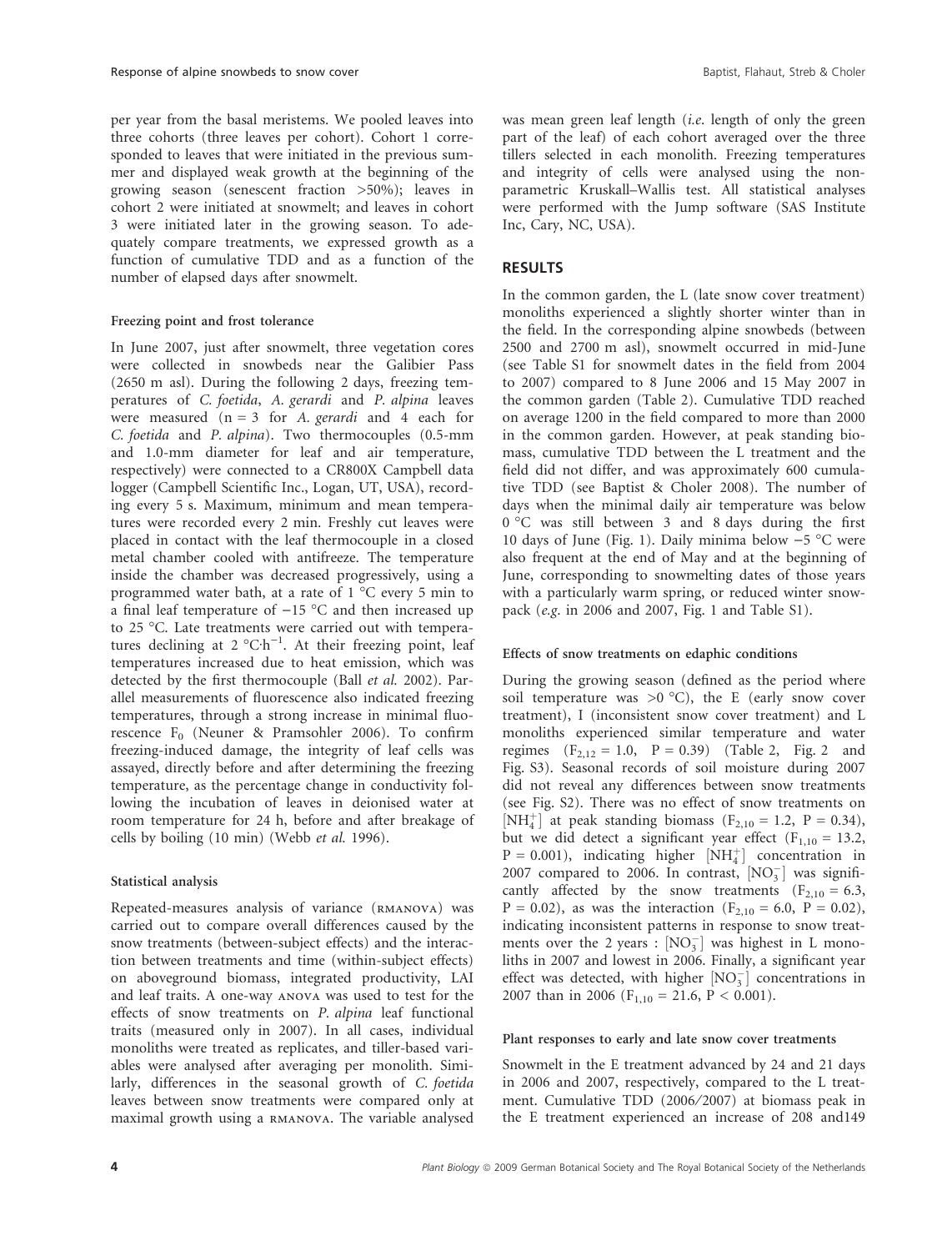Table 2. Edapho-climatic conditions experienced by monoliths in response to snow treatments in 2006 and 2007: (a) time, (b) thermic regime, (c) solar radiation, (d) water status measured at mid-season, and (e) soil fertility. The number of frost events was counted, starting from the date at which air temperature was considered sufficiently high to trigger growth in the different treatments. Mean ± standard deviation (SD) in the case of mean winter soil temperature, mean ± standard error (SE) for water status and soil fertility. See text for statistical details.

|                                                                           | year | late       | early       | inconsistent |
|---------------------------------------------------------------------------|------|------------|-------------|--------------|
| (a) time                                                                  |      |            |             |              |
| snowmelt (date)                                                           | 2006 | 8-June     | 15-May      | 14-April     |
|                                                                           | 2007 | 15-May     | 24-April    | 3-April      |
| (b) thermic regime                                                        |      |            |             |              |
| cumulative TDD at: Biomass peak/End of season                             | 2006 | 552/1685   | 760/1890    | 974/2067     |
|                                                                           | 2007 | 597/1806   | 746/1955    | 893/2102     |
| mean wintertime soil temperature (°C)                                     | 2006 | $-0.8(1)$  | $-0.9(1.0)$ | $-3.3(3.4)$  |
|                                                                           | 2007 | 0.3(1.5)   | 0.3(1.6)    | $-0.4(2.3)$  |
| number of frost events $(\leq 0 \degree C)$ /Minimum air temperature (°C) | 2006 | $0/-$      | $6/-5.7$    | $28/-8.1$    |
|                                                                           | 2007 | $6/-4.4$   | $9/-4.4$    | $21/-13.1$   |
| (c) solar radiation                                                       |      |            |             |              |
| cumulative daily mean solar radiation from snow melt to                   | 2006 | 1431       | 2433        | 3641         |
| peak standing biomass (mol photons $m^{-2}$ -day <sup>-1</sup> )          | 2007 | 1908       | 2598        | 3385         |
| (d) water status                                                          |      |            |             |              |
| soil moisture measured at mid-season (mass %)                             | 2006 | 22.0(1.5)  | 25.0(2.4)   | 29.0(1.7)    |
|                                                                           | 2007 | 26.1(3.5)  | 27.6(3.8)   | 29.4(2.3)    |
| (e) soil fertility (mid-season)                                           |      |            |             |              |
| $NO3$ (mg·g <sup>-1</sup> soil DW)                                        | 2006 | 0.32(0.25) | 0.63(0.31)  | 0.45(0.12)   |
|                                                                           | 2007 | 3.1(0.4)   | 0.92(0.11)  | 1.7(0.4)     |
| $NH4$ (mg·g <sup>-1</sup> soil DW)                                        | 2006 | 10.2(1.1)  | 9.5(2.1)    | 11.2(2.3)    |
|                                                                           | 2007 | 8.7(0.8)   | 5.3(0.4)    | 5.1(0.9)     |



Fig. 1. Daily mean soil (5-cm deep) and air temperature (grey) in the L and E treatments in 2005–2006 (a,b) and 2006–2007 (c,d).

degree-days in 2006 and 2007, respectively, compared to the L treatment (Table 2). The relative abundance of C. foetida and A. gerardi did not respond to the E and L treatments (respectively  $F_{1,8} = 1.14$ ,  $P = 0.31$ ;  $F_{1,8} = 0.15$ ,  $P = 0.70$ ; Table 1). Similarly, the relative abundance of others graminoïds (mainly P. alpina) and forbs did not exhibit consistent patterns  $(F_{1,8} = 1.72, P = 0.22;$  $F_{1,8} = 3.44$ , P = 0.10). Poa alpina showed a year effect,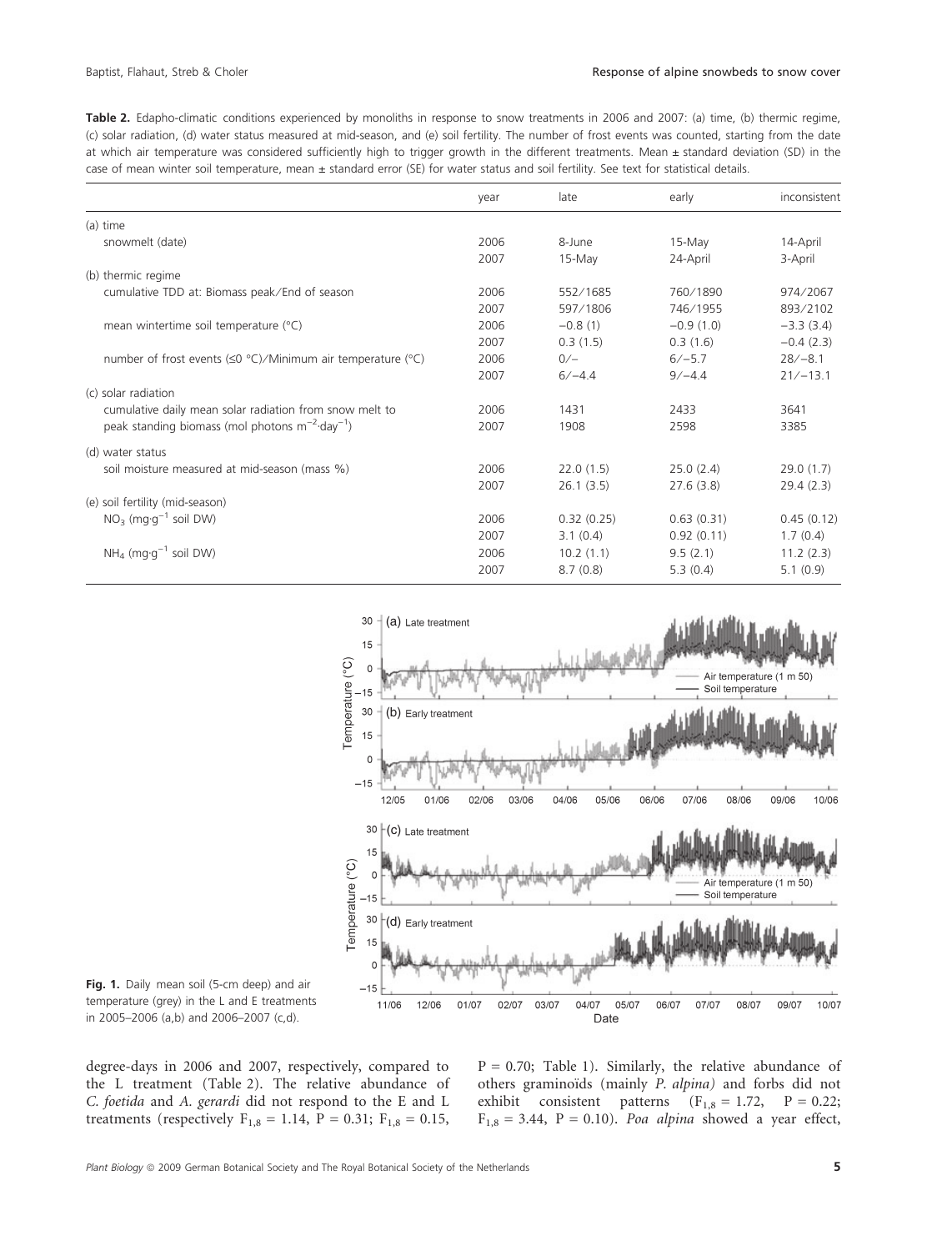

with an increase in 2007 ( $F_{1,8} = 81.44$ ,  $P < 0.0001$ ) irrespective of treatment. The treatments  $\times$  year interaction was not significant ( $P > 0.48$  for all species and plant groups).

Aboveground biomass between the E and L monoliths was not significantly different  $(P = 0.31; Fig. 3a)$ . This indicates that the significant difference in integrated productivity was a result of differences in the duration of snow cover rather than the rate of biomass production  $(F_{1,8} = 17.18, P < 0.01;$  Fig. 3b). A year effect was detected  $(F_{1,8} = 6.43, P = 0.03, F_{1,8} = 7.66, P = 0.02),$ indicating higher biomass and integrated productivity in 2007 compared to 2006. The interactions were not significant  $(P > 0.60)$ . Similar to aboveground biomass, LAI was lower in the E compared to the L treatment but this effect was not statistically significantly ( $P = 0.09$ ; Fig. 3c), and overall LAI was significantly higher in 2007  $(F<sub>1,8</sub> = 7.69, P = 0.02)$  than in 2006. The treatment  $\times$  year interaction was not significant ( $P = 0.39$ ).

The accumulated leaf length of cohort 2 accounted for more than  $46 \pm 1\%$  of total accumulated leaf length of the tillers, whereas cohorts 1 and 3 accounted for  $22 \pm 1\%$  and  $32 \pm 1\%$ , respectively. Maximal green leaf length for cohort 1 did not differ between the E and L treatments ( $P = 0.66$ ), indicating that growth was not enhanced by a longer growing season (Fig. 4). Leaves required similar cumulative TDD to reach maximal biomass and, hence, the date of peak standing biomass was slightly later in the L monoliths. Snow treatments resulted in significant differences in maximal green leaf length of cohort 2 (F<sub>1,8</sub> = 18.40, P < 0.01; Fig. 4): *C. foetida* leaves in E monoliths had lower maximal green leaf length than in the L monoliths. At peak biomass, leaves from cohort 3 (initiated later in season) did not show significant differences in their patterns of response to snow treatment  $(P = 0.22)$ . SLA, LDMC and LNC of C. foetida, A. gerardi and P. alpina did not differ between the E and L treatments (Table 3). We detected a significant year effect in the case of SLA for C. foetida and A. gerardi, which was nevertheless not consistent: SLA of C. foetida was higher

Fig. 2. Number of days (per 10, three sets per month) when daily minimal air temperature was below  $0 °C$  (black bar) or )5 -C (grey bar) at Galibier Pass (at 2600 m asl, France), from April until July for the years 2004 to 2007. Air temperatures were measured at the Lautaret Pass (2100 m asl) 5 km from the study site. A temperature adiabatic gradient of 0.5  $^{\circ}$ C per 100 m elevation was used to account for the differences in elevation. See Material and Methods section for more details.

in 2007 than in 2006 ( $F_{1,8} = 14.21$ ,  $P < 0.01$ ), whereas the opposite was true for A. gerardi  $(F_{1,8} = 22.44,$  $P < 0.01$ ).

#### Plant responses to inconsistent snow cover treatment

In order to assess the sensitivity of snowbed communities to frost events, we limited snow accumulation during winter (I treatment), which resulted in an increased number of frost events very early in the season (see Table 2 and Fig. S3 for climatic data). Typically, at the end of the winter period 2005–2006, I monoliths experienced 28 freezing events, with minimal air temperatures as low as  $-8.1$  °C (Table 2 and Fig. S3), whereas air temperature did not decrease below  $0^{\circ}$ C in the L treatment (Table 2).

The relative abundance of C. foetida and A. gerardi, and of others graminoïds and forbs did not change between the I and the L monoliths  $(P > 0.19;$  Table 1). Aboveground biomass and integrated productivity were significantly affected in the I treatment (respectively  $F_{1,8} = 6.42$ ,  $P = 0.03$  and  $F_{1,8} = 44.9$ ,  $P < 0.001$ ) and displayed a marked decrease in comparison to the L treatment (Fig. 3a, b). Similarly, LAI was negatively affected in the I treatment ( $F_{1,8} = 15.62$ ,  $P < 0.01$ ) over the two seasons (Fig. 3c). However, SLA, LDMC and LNC of C. Foetida, A. gerardi and P. alpina did no differ from those of the L treatment (Table 3).

Leaf freezing temperatures of C. foetida, A. gerardi and P. alpina were  $-10.0$  °C,  $-12.0$  °C and  $-9.3$  °C, respectively, and did not differ significantly (Kruskal–Wallis  $\chi^2(2) = 5.59$ , P = 0.06; Fig. 5). The integrity of cells, as indicated by electrolyte leakage, varied greatly between the three species, with less that 40% of cells destroyed in P. alpina tissue compared to more than 70% in C. foetida and A. gerardi (Kruskal–Wallis  $\chi^2$  (2) = 7.84, P = 0.02).

## **DISCUSSION**

Despite an extended growing season, aboveground biomass and LAI in the E treatment were similar to those of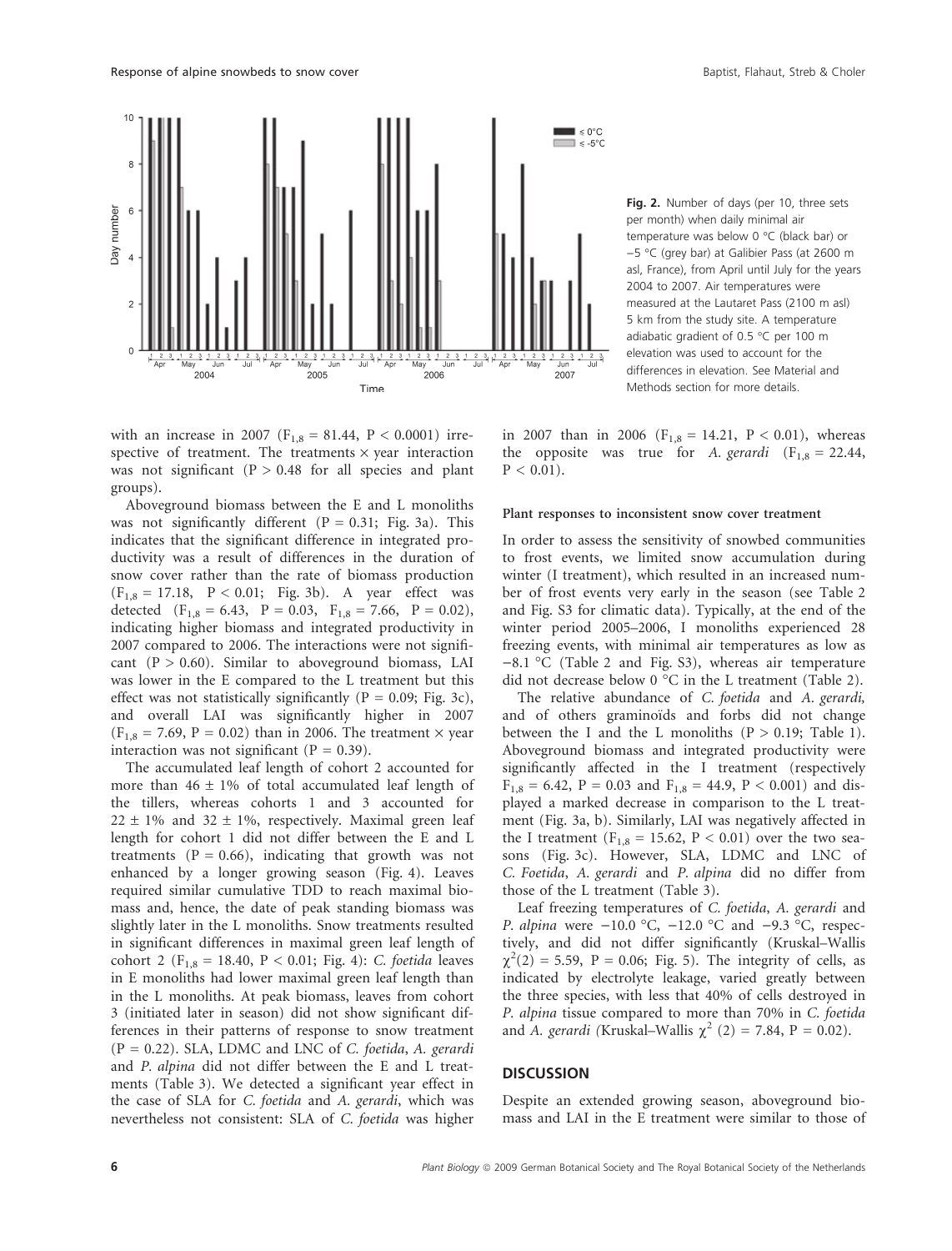

Fig. 3. Aboveground biomass (a), integrated aboveground primary productivity expressed per cumulative thawing degree-day (TDD) (b), and LAI (c) in response to snow treatments. Mean  $\pm$  SE for each treatment for both year ( $n = 15$ ). Different letters refer to significant differences between L and E treatments (lowercase letters) and between L and I treatments (uppercase letters) ( $P < 0.05$ ). See main text for more details on the statistical analysis.

the L treatment. As a result, integrated productivity (calculated from snowmelt date until peak standing biomass) was much lower in the E treatment, with a longer growing season compared to the L treatment. Similarly, the diachronic records of C. foetida growth clearly demonstrated that annual production of leaf tissue was not enhanced by extending the growing season. Galen & Stanton (1993, 1995) postulated that because of lower temperatures, earlier snowmelt might limit respiratory costs and so further enhance growth. This clearly contrasts with the results obtained in here. Neutral and negative effects on plant growth of early snowmelt have been reported by Starr et al. (2000) and Wipf et al. (2006, 2009). Other studies have suggested a positive effect on plant cover (Galen & Stanton 1993, 1995; de Valpine & Harte 2001), but only considered snowmelt gradients in natura or performed experiments with artificial warming, leading to an increase in air temperature at snowmelt.

Various explanations can be proposed to explain lack of response in the E compared to the L treatment. E monoliths could be limited by water availability leading to reduced plant growth; however, soil moisture measured at peak standing biomass did not differ between the two treatments. Similarly, measurements throughout the season did not indicate differences in soil moisture between treatments in 2007 (Fig. S2). Finally, SLA and LDMC, which are good indicators of water stress (Cunningham et al. 1999; Wright et al. 2001; Gianoli 2004), did not differ between treatments, suggesting that soil moisture did not affect biomass production. Differences in fertility could also account for the results. Indeed, during winter, a deeper and longer-lasting insulating snowpack leads to higher microbial biomass and litter decomposition (Hobbie & Chapin 1996; Lipson et al. 1999). Furthermore, growth is often thought to start at snowmelt, through the percolation of melting water into the soil (Bowman 1992), and the death of microbial populations leads to an increase in N availability (Brooks et al. 1998). Thus, a shortened growing season might allow higher integrated aboveground productivity in the L treatment through increased soil fertility. However, despite a noticeable year effect, soil N concentrations measured at peak standing biomass could not consistently explain variations in aboveground, integrated productivity. Similar results were obtained at snowmelt in 2006 (data not shown). Total soil mineral N content was only from point measurements and might not be representative of the N available to plants during the growing season. However, the values of LNC tend to support the point data, as they were not affected by the snow treatments. This corroborates the findings of Jaeger & Monson (1992) and Starr et al. (2000), who showed no variation in LNC in response to warming or lengthened growing season. Spring growth of alpine plants is mainly sustained by the remobilisation of N out of storage structures (Lipson et al. 1996; Monson et al. 2006). These internal constraints buffer the interannual variability of N availability in the soil and might enable plants to sustain higher tissue production at similar N concentrations (Monson et al. 2006). Thus, neither fertility and water availability nor intraspecific changes in leaf trait values can consistently explain the lack of response of the snowbed com-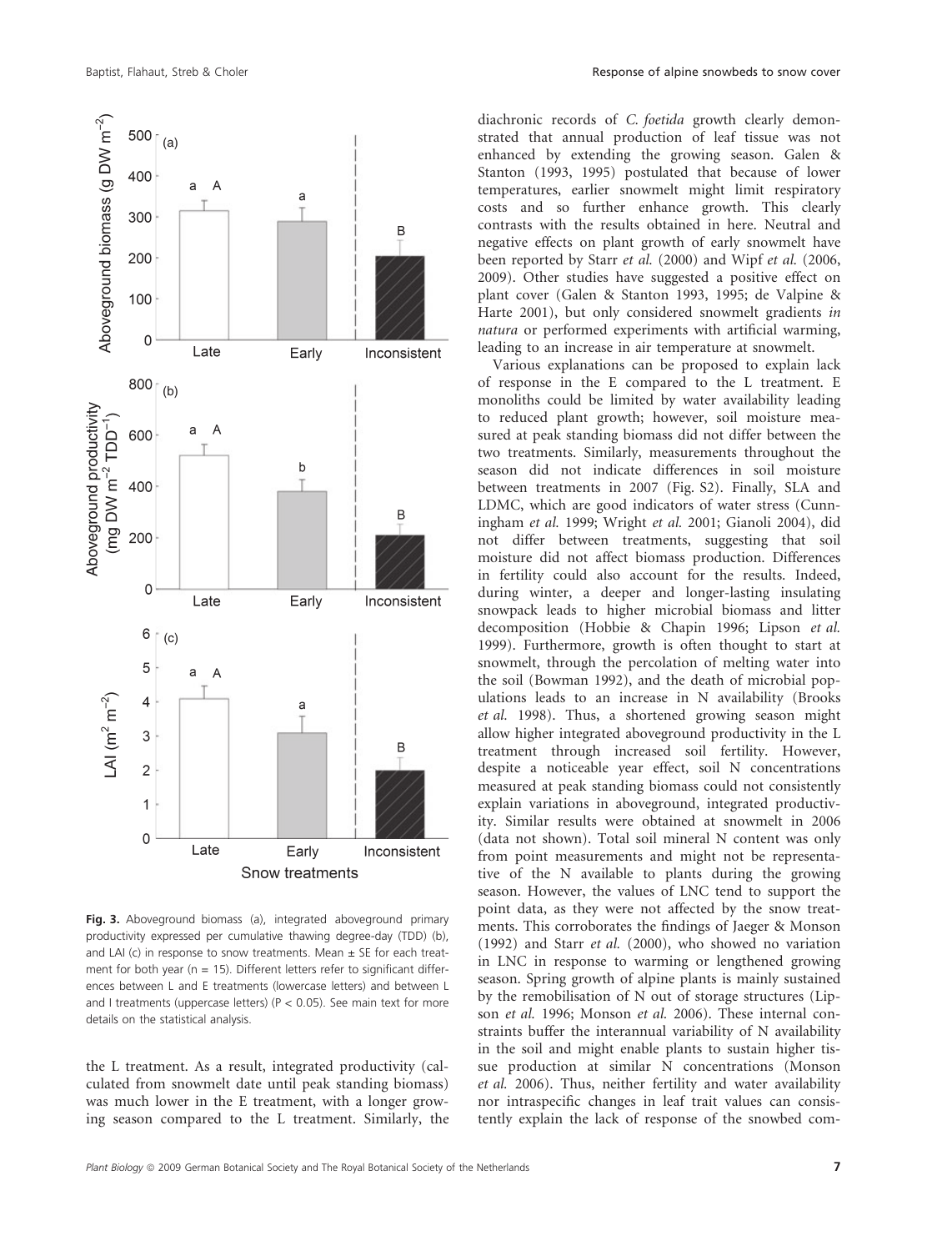

Fig. 4. Seasonal mean green leaf growth (cm) for three cohorts of Carex foetida leaves (cohorts 1, 2 and 3, see text for further details) related to Julian days (upper) and to cumulative thawing degree-days (lower, cumulative TDD) in 2006 (a, b, c) and 2007 (d, e, f) in the L and E treatments. Arrows indicate the day when aboveground biomass, LAI and leaf functional trait values were measured. See main text for more details on statistical analysis.

munity to an extended growing season. Hence, it appears that only developmental constraints can account for these results. Sørensen's classification (Sørensen 1941), further developed by Molau et al. (2005), distinguished two phenological patterns in tundra plants: periodic species, characterised by a fixed growing period, controlled by genetic constraints; and aperiodic species, for which the growth and production of new leaves proceeds when conditions become favourable. Accordingly, the snowbed species studied here, and in particularly C. foetida, are periodic species and do not benefit from a lengthened growing season. Hence, these results indicate that the potential for the plants to increase productivity will strongly depend on their intrinsic developmental capacities (e.g. growth plasticity). Similar results were found by Wipf et al. (2009), who showed that plant responses to modifications in snow cover differ strongly among subalpine species.

The inconsistent snow cover in early spring (I treatment), associated with a higher frequency of frost events, resulted in a significant reduction in aboveground biomass, integrated productivity and LAI in the I treatment compared to the L treatment. Edapho-climatic conditions, such as water availability or soil fertility, and plant functional traits did not differ between I and L treatments. Developmental constraints might limit enhanced growth in response to an extended growing season, but cannot be responsible for lower aboveground biomass. Hence, frost events appear to be the only pertinent explanation for reduced integrated productivity in the I monoliths. The potential of frosts to damage alpine plants during the growing season has been reported (Körner 1999; Taschler & Neuner 2004). In early spring 2006 and 2007, the higher occurrence of severe frosts ( $\approx$ air temperature  $<-5$  °C) in the I treatment (Table 2) associated with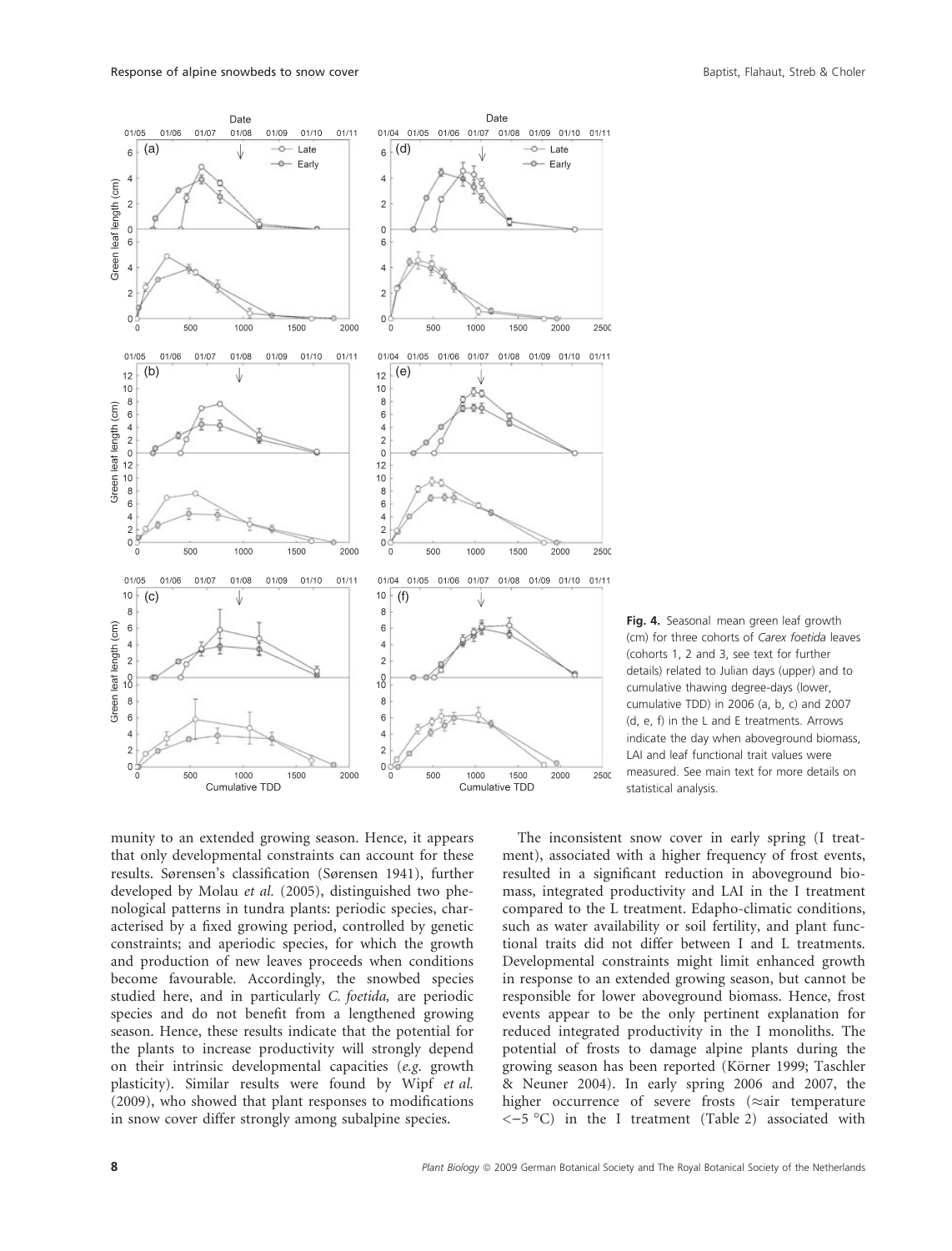Table 3. Specific leaf area (a), leaf nitrogen content (b) and leaf dry matter content (c) of the leaves of the three dominant species of snowbed sites (Carex foetida, Alopecurus gerardi and Poa alpina) in response to snow treatments. Leaf functional trait values for Poa alpina were only measured in 2007. Values are mean  $\pm$  standard error (SE). See text for statistical details.

|                                                            | late                                              | early        | inconsistent |
|------------------------------------------------------------|---------------------------------------------------|--------------|--------------|
| (a) specific leaf area $\text{(cm}^2 \cdot \text{g}^{-1})$ |                                                   |              |              |
| C. foetida                                                 | 195.0 (7.2)                                       | 192.0 (3.3)  | 184.1(3.6)   |
| A. gerardi                                                 | 181.4 (8.4)                                       | 173.0 (6.6)  | 158.4(5.7)   |
| P. alpina                                                  | 182.3 (13.6)                                      | 170.3(7.3)   | 148.0 (19.4) |
|                                                            | (b) leaf nitrogen content (mg·g <sup>-1</sup> )   |              |              |
| C. foetida                                                 | 19.5(0.9)                                         | 18.9(1.1)    | 17.3(0.9)    |
| A. gerardi                                                 | 16.8(1.1)                                         | 17.7(0.9)    | 16.9(1.1)    |
| P. alpina                                                  | 14.8(1.2)                                         | 17.3(1.1)    | 14.0(1.0)    |
|                                                            | (c) leaf dry matter content (mg·g <sup>-1</sup> ) |              |              |
| C. foetida                                                 | 324.7 (5.2)                                       | 334.1 (2.9)  | 336.4 (3.4)  |
| A. gerardi                                                 | 303.6 (8.7)                                       | 296.7 (8.2)  | 316.7 (7.4)  |
| P. alpina                                                  | 326.1 (13.6)                                      | 310.1 (17.6) | 345.1 (5.2)  |

radiative cooling (exposure to the cold night sky, leaf temperature < air temperature) brought plant temperatures close to their freezing points (about  $-10$  °C; Fig. 5; Körner 1999). These findings are consistent with the results of Wipf et al. (2006, 2009), who found a negative correlation between the number of frost events (temperature  $\langle 0 \, ^\circ \text{C} \rangle$  and vegetative growth of some subalpine species. During winter, graminoid leaf primordial tissues are buried a few centimeters belowground and are protected by dead leaf sheaths, and thus are not directly exposed to damaging frost events (Körner 1999); however, during spring, relatively high diurnal temperatures have the potential to activate growth despite very cold nights. The rise of primordia to the soil surface exposes them to freezing overnight temperatures and may lead to cell death, particularly since plants deharden rapidly when temperature and photoperiod increase (Bannister et al. 2005). Despite a capacity to recover very rapidly, the cost for the repair process might be too high to maintain cell function. Therefore, although the I treatment can be considered as extreme for snowbed communities, it underlines the potential sensitivity of snowbed species to frost events. Even if rare, such conditions might have longterm affects on the community composition of alpine snowbed tundra.

# **CONCLUSION**

Although environmental conditions in this experiment differ between common garden and original habitat, the results highlight the importance of growth plasticity in determining species response to a lengthened growing season and in alleviating detrimental effects of early frost events on aboveground productivity in snowbed plant communities. In the context of climatic change, aperiodic species might be favoured compared to periodic species



Fig. 5. Freezing temperature of new leaves (a) and electrolyte leakage in percentage (b) for Carex foetida, Alopecurus gerardi and Poa alpina. In b, higher (white bars) and lower values (hatched bars) correspond to samples measured after and before freezing treatment, respectively. Different letters indicate significant differences between species (P < 0.05). See main text for more details on statistical analysis.

as they might have greater scope to efficiently respond to an extended growing season. Larger comparative analyses of frost resistance and leaf phenology along snowmelt gradients in alpine tundra are necessary to assess in greater detail how these ecosystems will respond to climatic changes.

# ACKNOWLEDGEMENTS

We are grateful to Serge Aubert, Cécile Bayle, Jean-Christophe Clément, Rolland Douzet, Geneviève Girard and Richard Hurstel for help in the field and in the laboratory. Logistical support was provided by the Station Alpine Joseph Fourier, the alpine field station of the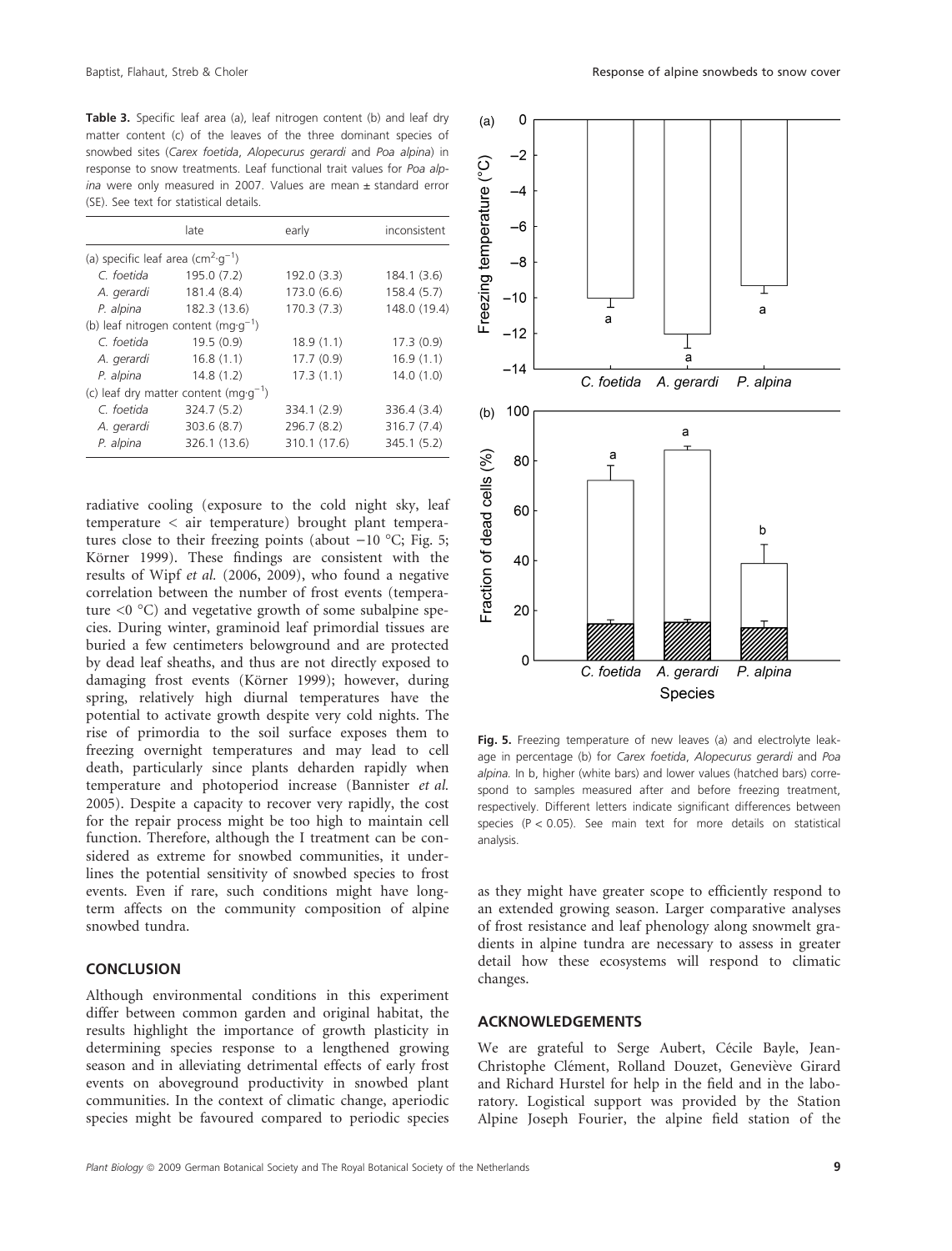University Joseph Fourier. We thank Marie Corbel for her friendly logistical assistance, Matthew Robson, Fabien Quétier, five anonymous reviewers and the associate editor for critical comments and valuable insights on an earlier version of the manuscript. The project was financially supported by a grant from the French Research and Education Ministry and from the University Joseph Fourier of Grenoble.

# SUPPORTING INFORMATION

Additional Supporting Information may be found in the online version of this article:

Figure S1. Pictures of five monoliths from the E treatment taken on 17 May 2006 (a) and from L treatment taken on the 14 June 2007 (b) at the common garden of the Joseph Fourier Alpine Station (2100 m asl).

Figure S2. Soil water content (% vol) in I, L and E treatments from mid-May to early July 2007. Mean  $\pm$  SE,  $n = 5$ . Soil water availability was measured using time domain reflectometry (TDR probes, mini TRASE system 1, Soil Moisture Equipment Corp., Santa Barbara, CA, USA).

Figure S3. Daily mean soil temperature (5-cm deep) for the I treatment (black) and air temperature (grey) in 2005–2006 (a) and in 2006–2007 (b).

Table S1. Mean snowmelt dates in snowbeds located in the Combe Roche Noire valley (2550 m asl) and close to the Galibier Pass (2600 m asl) from 2004 to 2007. Mean  $\pm$  SD (n = 4).

Please note: Wiley-Blackwell are not responsible for the content or functionality of any supporting materials supplied by the authors. Any queries (other than missing material) should be directed to the corresponding author for the article.

# **REFERENCES**

- Ball M.C., Wolfe J., Canny M., Hofmann M., Nicotra A.B., Hughes D. (2002) Space and time dependence of temperature and freezing in evergreen leaves. Functional Plant Biology, 29, 1259–1272.
- Bannister P., Maegli T., Dickinson K.J.M., Halloy S.R.P., Knight A., Lord J.M., Mark A.F., Spencer K.L. (2005) Will loss of snow cover during climatic warming expose New Zealand alpine plants to increased frost damage? Oecologia, 144, 245–256.
- Baptist F., Choler P. (2008) A simulation on the importance of growing season length and canopy functional properties on the seasonal Gross Primary Production of temperate alpine meadows. Annals of Botany, 101, 549–559.
- Beniston M. (2005) Mountain climates and climatic change: an overview of processes focusing on the European Alps. Pure and Applied Geophysics., 162, 1587–1606.
- Björk R.G., Molau U. (2007) Ecology of alpine snowbed and the impact of global change. Arctic, Antarctic and Alpine Research, 39, 34–43.
- Bowman W.D. (1992) Inputs and storage of nitrogen in winter snowpack in an alpine ecosystem. Arctic and Alpine Research., 24, 211–215.
- Brooks P.D., Williams M.W., Schmidt S.K. (1998) Inorganic nitrogen and microbial biomass dynamics before and during spring snowmelt. Biogeochemistry, 43, 1–15.
- Choler P. (2005) Consistent shifts in alpine plant traits along a mesotopographical gradient. Arctic, Antarctic and Alpine Research, 37, 444–453.
- Cornelissen J.H.C., Lavorel S., Garnier E., Diaz S., Buchmann N., Gurvich D.E., Reich P.B., ter Steege H., Morgan H.D., van der Heijden M.G.A., Pausas J.G., Poorter H. (2003) A handbook of protocols for standardised and easy measurement of plant functional traits worldwide. Australian Journal of Botany, 51, 335–380.
- Cunningham S.A., Summerhayes B., Westoby M. (1999) Evolutionary divergences in leaf structure and chemistry, comparing rainfall and soil nutrient gradients. Ecology, 69, 569–588.
- Dorrepaal E., Aerts R., Cornelissen J.H.C., Callaghan T.V., Van Logtestijn R.S.P. (2003) Summer warming and increased winter snow cover affect Sphagnum fuscum growth, structure and production in a sub-arctic bog. Global Change Biology, 10, 93–104.
- Dunne J.A., Harte J., Taylor K.J. (2003) Subalpine meadow flowering phenology responses to climate change: integrating experimental and gradient methods. Ecological Monographs., 73, 69–86.
- Dye D.G., Tucker C.J. (2003) Seasonality and trends of snowcover, vegetation index, and temperature in northern Eurasia. Geophysical Research Letters., 30, 9–12.
- Edwards A.C., Scalenghe R., Freppaz M. (2007) Changes in the seasonal snow cover of alpine regions and its effect on soil processes: a review. Quaternary International., 172, 162–163.
- Galen C., Stanton M.L. (1993) Short-term responses of alpine buttercups to experimental manipulations of growing season length. Ecology, 75, 1546–1557.
- Galen C., Stanton M.L. (1995) Responses of snowbed plant species to changes in growing-season length. Ecology, 76, 415–436.
- Garnier E., Cortez J., Billes G., Navas M.L., Roumet C., Debussche M., Laurent G., Blanchard A., Aubry D., Bellmann A., Neill C., Toussaint J.P. (2004) Plant functional markers capture ecosystem properties during secondary succession. Ecology, 85, 2630–2637.
- Gianoli E. (2004) Plasticity of traits and correlations in two populations of Convolvulus arvensis (Convolvulaceae) differing in environmental heterogeneity. International Journal of Plant Sciences., 165, 825–832.
- Hobbie S.E., Chapin F.S. (1996) Winter regulation of tundra litter carbon and nitrogen dynamics. Biogeochemistry, 35, 327–338.
- Inouye D.W. (2000) The ecological and evolutionary significance of frost in the context of climate change. Ecology Letters., 3, 457–463.